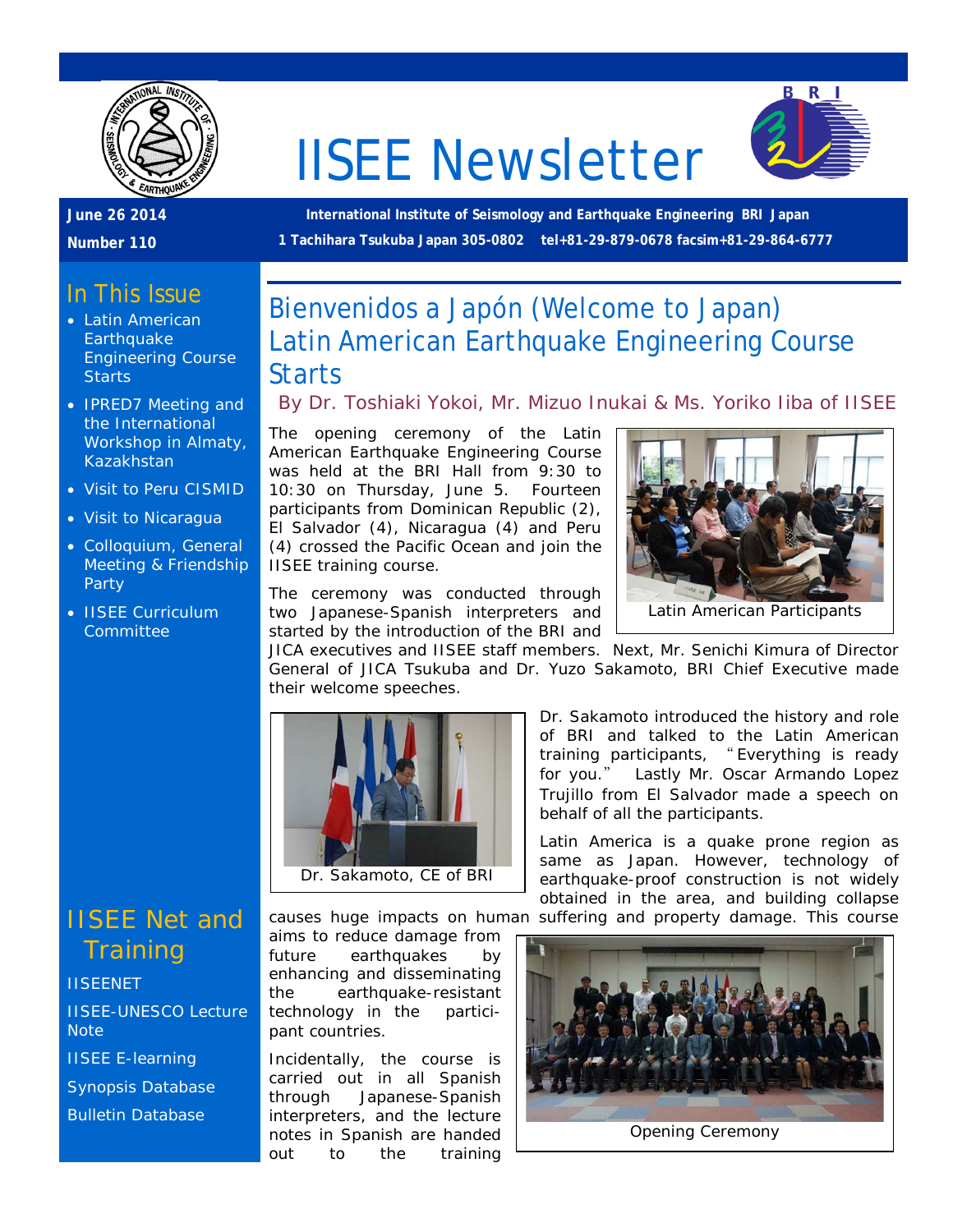# **Earthquakes**

[The 2011 off the Pacific](http://iisee/special2/20110311tohoku.htm)  [coast of Tohoku](http://iisee/special2/20110311tohoku.htm)  **[Earthquake](http://iisee/special2/20110311tohoku.htm)** 

[Reports of Recent](http://iisee/quakes.htm)  **[Earthquakes](http://iisee/quakes.htm)** 

[Utsu Catalog](http://iisee/utsu/index_eng.html)

[Earthquake Catalog](http://iisee/eqcat/Top_page_en.htm)

### **Call for Papers**

IISEE Bulletin is now accepting submissions of papers for the seismology, earthquake engineering, and tsunami. Developing countries are targeted, but are not limited.

Your original papers will be reviewed by the editorial members and some experts.

NO submission fee is need.

Try to challenge!!



participants. The participants are not requested to have a good command of English in their application qualifications. For further information on this Latin American training course, write to us at iisee@kenken.go.jp.

We heartily wish all good luck to their training course.

¡Buena suerte! (Good luck!)

# IPRED7 Meeting and the International Workshop in Almaty, Kazakhstan

*By Dr. Toshiaki Yokoi & Dr. Tatsuya Azuhata of IISEE*



The 7th session of the International Platform for Reducing Earthquake Disasters (IPRED) was held at "Almaty-Resort" in Almaty, Kazakhstan from 28 to 30 May. The IPRED is a platform established by UNESCO in collaboration with the IISEE, which acts as the "Centre of Excellence." Current members of the IPRED are Chile, Egypt, El Salvador, Indonesia, Kazakhstan, Mexico, Peru, Romania, Turkey

and Japan. These countries are counterparts of Technical Corporation Projects by JICA on which the BRI has collaborated about for the past 30 years.

Also, the UNESCO-IPRED international workshop on "Actions Needed for the Next Decade to Reduce Earthquake Losses" was held on 27 May at the same venue.

From the IISEE, Dr. Yokoi and Dr. Azuhata attended these session and workshop. Dr. Azuhata presented recent research results on strong ground motion observation for buildings by the BRI etc. on the workshop.

Dr. Yokoi reported the activities by the IISEE/BRI relating to the IPRED in FY 2013 on the IPRED session. And he proposed a rough draft of the next action plan of the IPRED



International Workshop

for a following few years and the procedure to develop it. Based on this suggestion, it was concluded that all participants discuss on the next action plan using an e-mail and fix it by the next IPRED session.

Finally the secretariat of UNESCO-IPRED proposed to hold the 8th session in Japan on March, 2015, matching the schedule of the United Nations World Conference on Disaster Reduction (WCDR). And this suggestion was approved by all session members.

Besides, we could meet with the ex-participants of IISEE's regular course: Prof. Edgar Armando Peña Figueroa (El Salvador, 2004-2005 E course), Mr. Ridwan Mohamad (Indonesia, 1997-1998 E course & 2008 Seminar course), Prof. Carlos Irala Candiotti (Peru, 1984-1985 E course), Prof. Raul Alejandro Alvarez Medel (Chile, 1994-1995 E course) and Ms. Natalya Silacheva (Kazakhstan, 1999-2000 E course).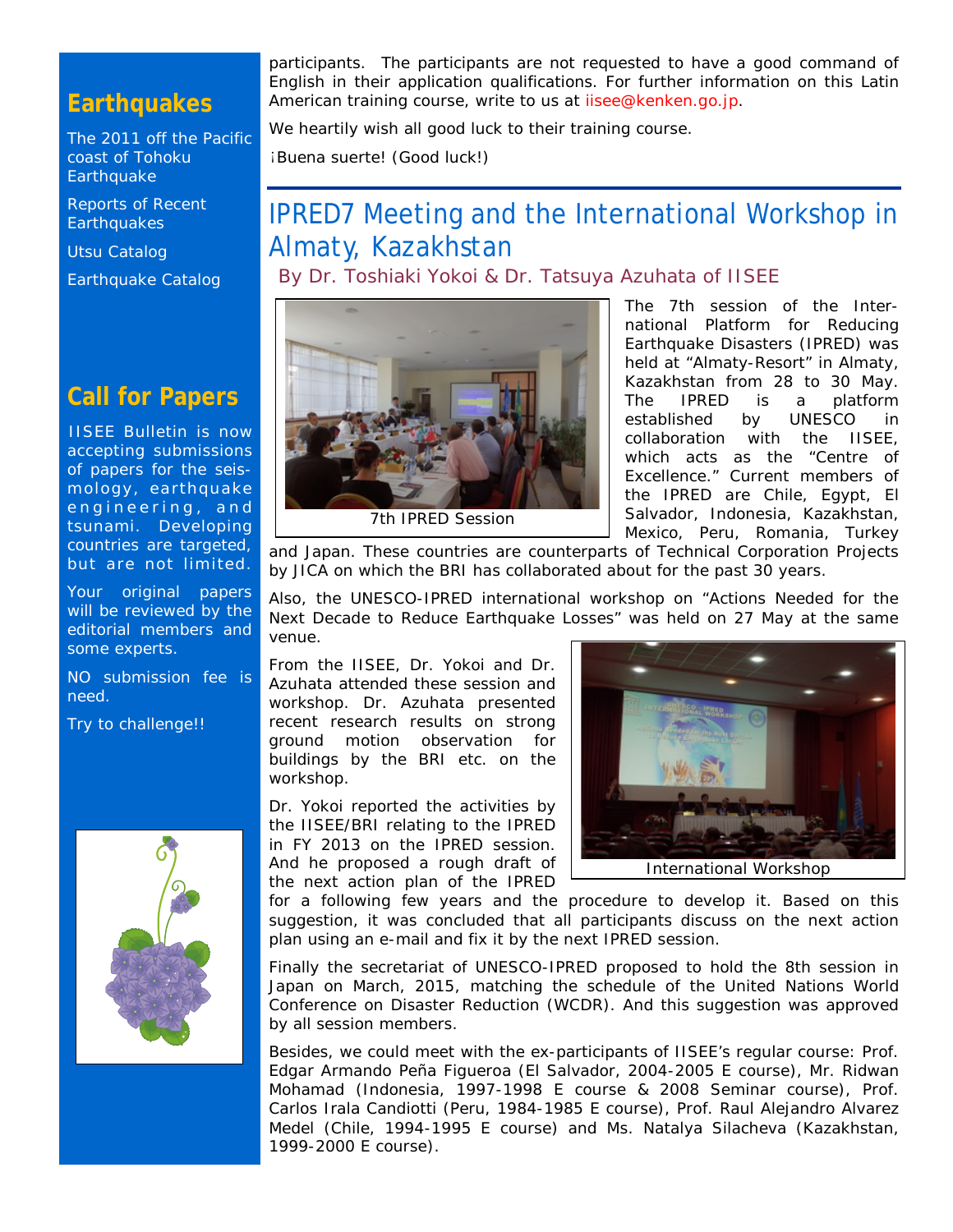

Enjoy, Now

# Visit to Peru CISMID -as a part of JST-JICA SATREP Project- *By Dr. Masanori Tani, IISEE Research Engineer*

I visited CISMID (Japan-Peru Center for Seismic Investigation and Disaster Mitigation) of National University of Engineering in Peru from May 28th to June 6th with Prof. Shunsuke Sugano (Special Visiting Researcher of IISEE/BRI).

This trip was a part of JST-JICA SATREP Project. The main purpose of this trip was to make instruction how to use the new loading system supplied by this project and give a lecture in the symposium for



At the Laboratory for Structural Experient in CISMID

disaster prevention. New loading system enables the loading test under more complicated control. I hope the range of structural experiment in CISMID will expand significantly.

**Contact Us**

The IISEE Newsletter is intended to act as a go-between for IISEE and ex-participants.

We encourage you to contribute a report and an article to this newsletter. Please let us know your current activities in your countries.

We also welcome your co-workers and friends to register our mailing list.

iiseenews@kenken.go.jp [http://iisee.kenken.go.jp](http://iisee.kenken.go.jp/)

The symposium for disaster prevention has been held every year for education and reflection on natural disasters since the 1970 Ancash Earthquake in Peru. I and Prof. Sugano gave lectures about the recent research trends of R/C structure in Japan and the experimental database of masonry wall specimens, respectively.

# Visit to Nicaragua -as a JICA Short Term Expert (Part II)- *By Dr. Takumi Hayashida, IISEE Research Seismologist*



I made a visit to Nicaragua from May 28 through June 9 as a JICA short-term expert, following the Dr. Yokoi's visit (IISEE Newsletter No.109). I instructed microtremor array measurement (SPAC method), single-point microtremor measurement (H/V method) and multi-channel analysis of surface waves (MASW) both inside and outside Managua city.

In Managua, I worked with Mr. Edwin Nadir Castrillo Osorio (2006-2007 Seismology

Course) and his colleagues who belong to the Geotechnical Research Center (CIGEO), the Geology and Geophysics Institute (IGG), and the National

Autonomous University of Nicaragua (UNAM). Fortunately we were favored by good weather condition (over 30 degrees C!!) during my stay despite rainy season in Nicaragua.

We also visited the National University of Engineering (UNI) and the Nicaraguan Institute of Territorial Studies (INETER) to conduct the observations on the premises. I lectured on basics of microtremor